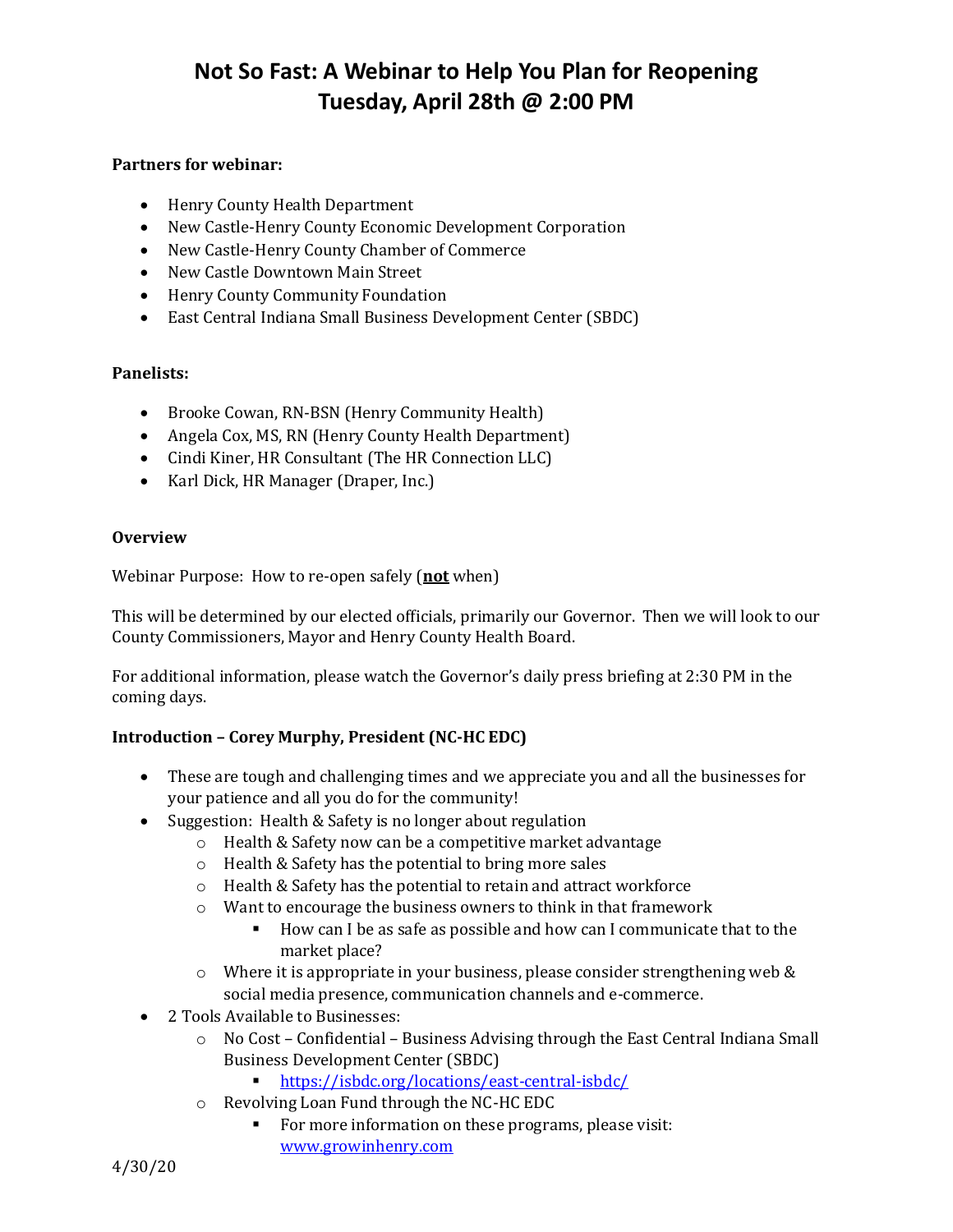## **Brooke Cowan (Henry Community Health)**

- How can we slowly and steadily reopen our businesses safely?
	- $\circ$  This is ultimately up to our Governor. Stay at home order is in effect at this time until May 1, 2020.
- Make sure to stay home if you are sick
- Try to keep distance
- When we do reopen, we ask businesses to not require employees to have a negative test to come back to work
	- $\circ$  The availability of tests is starting to become more open, but tests are still limited
- The proper Personal Protective Equipment (PPE):
	- $\circ$  Masks: The CDC has said that if you go out in public, then you need to have on a mask (Children 2 years and under – DO NOT put a face mask on)
	- o Cloth face masks:
		- Make sure they fit snuggly, but comfortably beside the face
		- Secured with ear loops or tied
		- Multiple layers of fabric to keep germs from getting through
		- Make sure you can breathe without any restriction
		- Laundry masks afterwards
			- As soon as they become soiled or damaged, get rid of them
- WASH HANDS
	- o #1 way to prevent the spread of infection
- Glove use:
	- o Wearing gloves inappropriately is just as bad as not wearing gloves at all
	- o If you choose to wear gloves, treat them as you would your hands
		- Do not touch your face
		- Throw gloves away after use
		- You can put the hand sanitizer on the gloves
	- $\circ$  If you are washing hands and using hand sanitizer like you should, then gloves are not necessary
- Big ways to protect your employees:
	- o Encourage sick employees to stay home or go home if they get sick at work
		- We don't want to penalize them for staying home  $&$  it will protect others
	- o Need to be flexible with schedules
	- o Promote proper etiquette on coughing, sneezing, washing hands, etc. (Cough or sneeze in elbows, not hands and washing hands)
	- o Performing routine environmental cleaning (High touch areas)
	- o Implement to minimize as much face-to-face contact as possible
- Additional Info @ Centers for Disease Control (CDC) & Prevention[: https://www.cdc.gov/](https://www.cdc.gov/)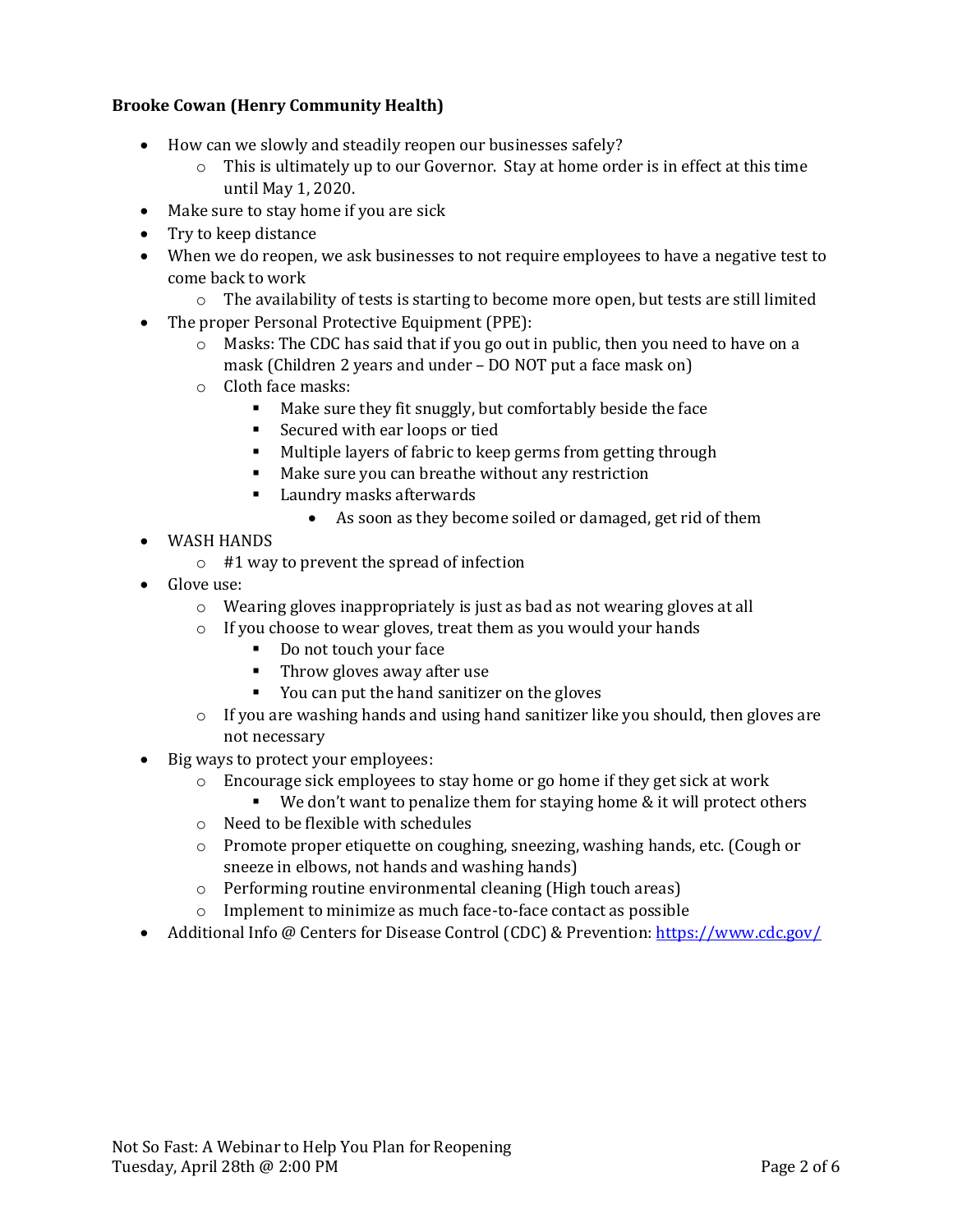# **Angela Cox (Henry County Health Department)**

- Questions for Small Businesses:
	- o Do you have a cleaning process in your business currently?
	- o Do you have a cleaning service that comes in and provides the cleaning or do you do it yourself?
	- o What cleaners are you using?
	- o How often are you or a cleaning service cleaning your business?
- Regarding (Ex.: Retail Stores, Stores that sell homemade items, Antique Stores, Etc.), it is impossible to go around and clean every piece of merchandise that you have that someone could have touched.
	- $\circ$  You will want to think about the areas that people touch frequently (Ex.: Door handles, door frame, countertops, cash registers, back room items that staff touch often, etc.)
	- $\circ$  Have a plan in place. Write it down so employees can follow it. Post steps.
- Cleaning Materials:
	- $\circ$  The CDC gives us guidelines for appropriate chemicals that will kill COVID-19.
	- $\circ$  Step 1: Wash surface that is soiled or dirty with soap or water, then sanitize afterwards.
		- Sanitizing a surface: Read directions on the bottle/chemical. Most times, it says that the chemical needs to stay on the surface damp or saturated for approximately 10 minutes.
- Social Distancing / Physical Distancing:
	- o Example of a Small Retail Business comment of the 10 or less rule in an area:
		- Think about how long are they in there?
			- It doesn't always have to determine the number of people, but the longer someone stays in a store/space, the more germs are able to be in that space.

## **Cindi Kiner (The HR Connection LLC)**

• #1 Concern – Employee safety – OSHA's General Duty Clause

Questions:

- What kind of additional cleaning and sanitizing of common areas and shared spaces will I do?
- Will I provide cleaning products for my employees to use (disinfectant sprays, wipes, sanitizers)?
- Personal Protective Equipment (PPE)
	- o Require masks/respirators?
		- What is appropriate for my workplace? (Ranked in 4 categories: Very High, High, Medium, Lower Risk)
		- Written plan per OSHA (Guidance on Preparing Workplaces for COVID-19) <https://www.osha.gov/Publications/OSHA3990.pdf>
			- What kind of mask/respirator?
			- Storage
			- Cleaning/disinfecting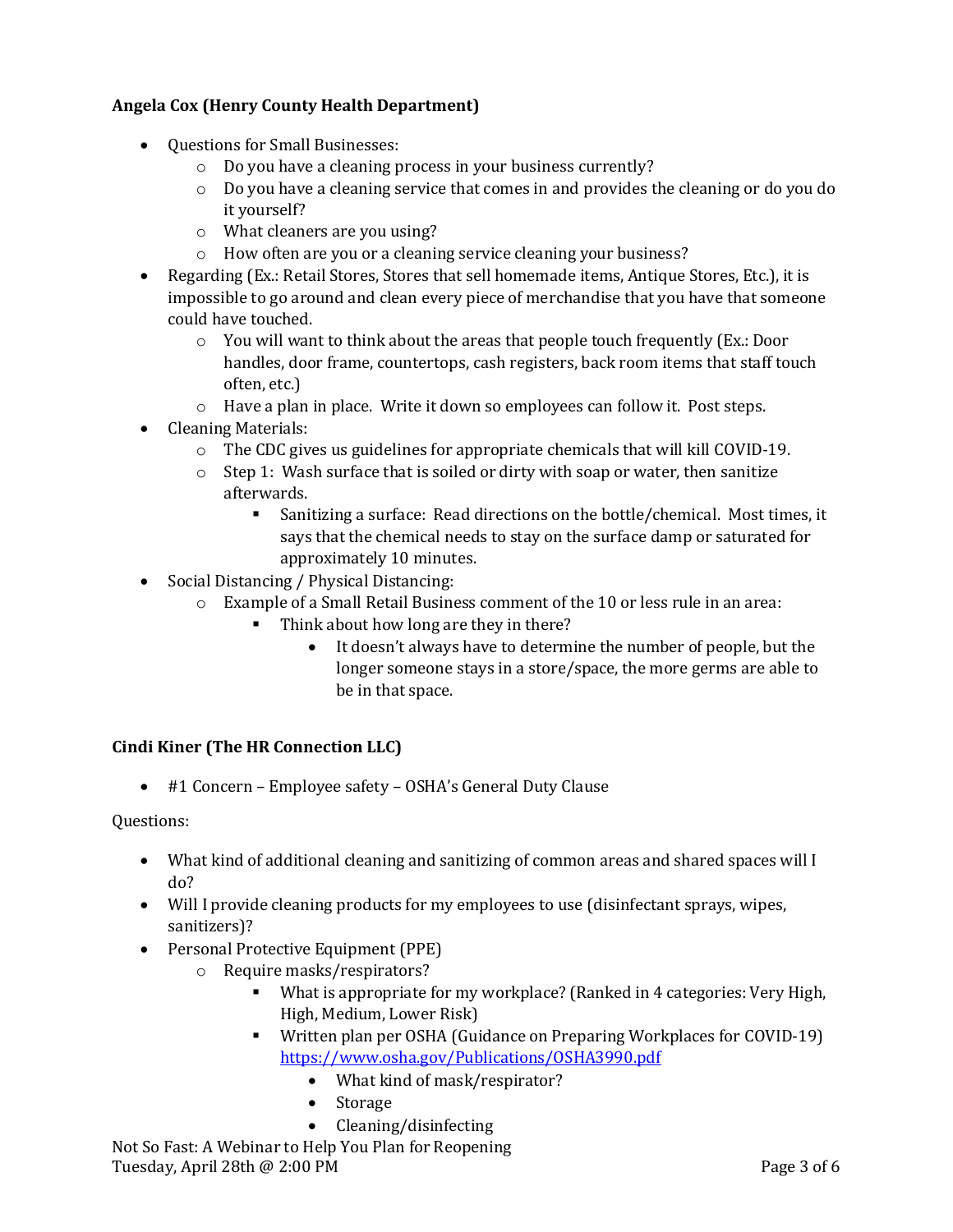- Employer must pay
- o Voluntary masks
	- Allow if employees feel safer
	- Provide a copy of the standard to your employees
		- OSHA Addendum D[: https://www.osha.gov/laws-](https://www.osha.gov/laws-regs/regulations/standardnumber/1910/1910.134AppD)
		- [regs/regulations/standardnumber/1910/1910.134AppD](https://www.osha.gov/laws-regs/regulations/standardnumber/1910/1910.134AppD)
	- Employee pays for own masks
- Can I re-arrange my workspace?
	- o Placement of employees farther from one another and customers
	- o Facing opposite directions
	- o Install barriers/sneeze guards
- Can I stagger my employee's schedules so that there are fewer people in the building? Reduce the density of people/square footage?
- What policies do I need to change, modify, implement?
	- $\circ$  Keep in mind that employers with fewer than 500 employees must comply with the Families First Coronavirus Response Act (Expanded FMLA and Emergency Paid Sick Leave) through December 31, 2020.
		- FMLA up to 12 weeks because of school closure or unavailability of child care; weeks 3-12 paid at 2/3
		- EPLS two weeks because of sickness, quarantine under doctor's order, or caring for someone; 100% of pay
		- Make sure you have posted the notice
	- o Business travel policies
	- $\circ$  Big question!! How will you "convince" your employees to want to come back to work vs. staying safe at home while receiving unemployment.
		- If you have work for them and they are not under doctor's order to quarantine, they should not be able to receive unemployment.
		- If you provide health insurance, you can use that as leverage; if they aren't working, they are probably not eligible for insurance.
		- Be careful before you make a decision to terminate. This is a time to be compassionate and flexible; however, you still have a business to run.
		- Start now to engage! Use your culture to your advantage! Teamwork! Let them know you are excited to have everyone return.
		- Communicate how you will be keeping them safe. Then communicate it again. Encourage them to come to you with concerns. When they do – address them.
- What kind of employer do you want to be known as the one that cared about employees through this crisis or the one who put them at risk?
- When this is over and things begin to "normalize" employees will remember. People want to work for an employer that cares, and this is a great way for you to show that YOU are that employer.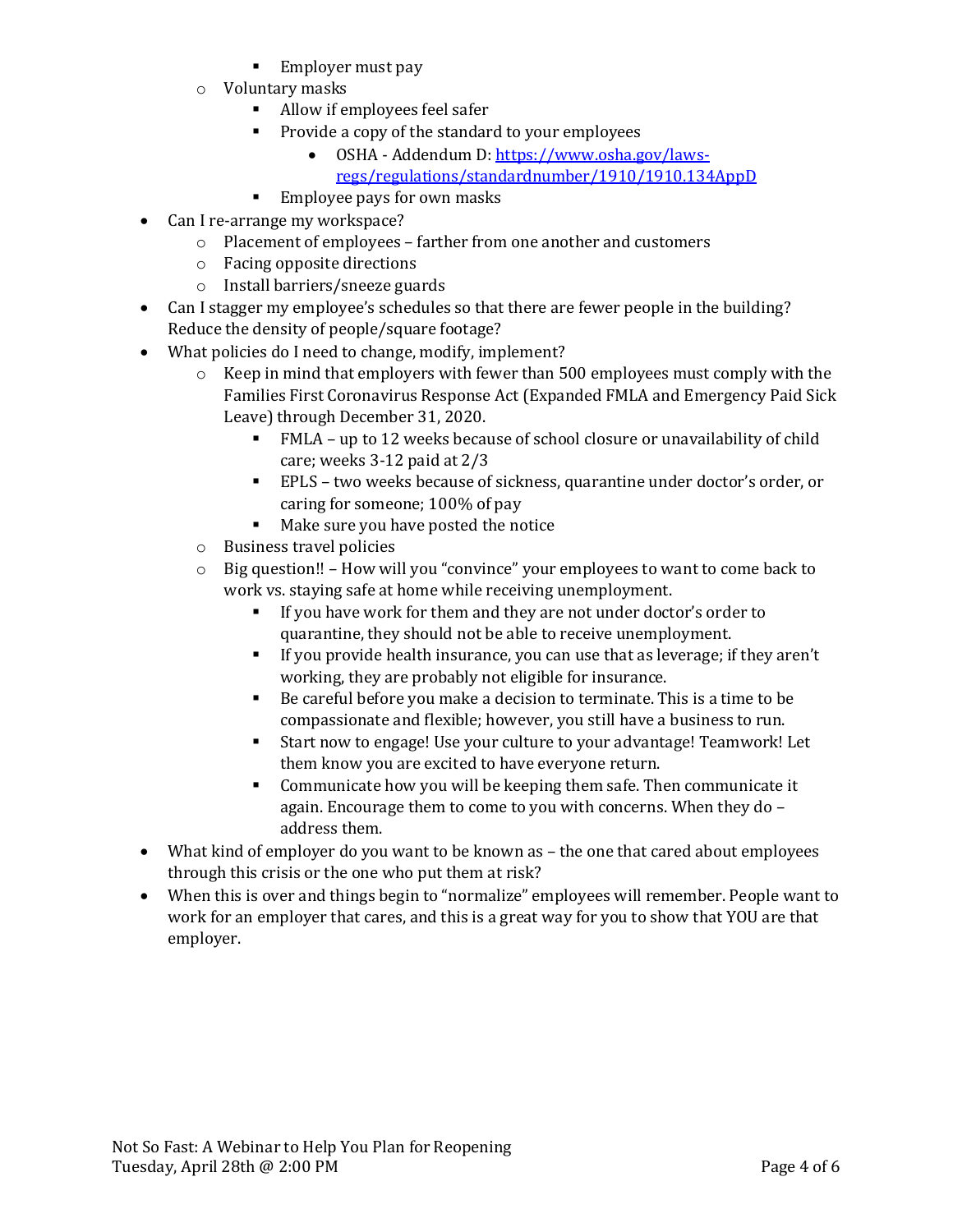## **Karl Dick (Human Resources, Draper, Inc.)**

List of week by week what Draper has experienced:

- In the beginning-week #1
	- o Annual all employee meeting of approx. 700 still scheduled for 3/14/20
	- $\circ$  Governor's order cancelled that and completely upended out communication strategies
- Got our first "direct exposure" to a positive  $3/11/20$ 
	- $\circ$  Told to stay at home and begin working from home- left person out for 14 days
	- $\circ$  Also sent anyone suspected of exposure home- we did not have a definitive guide so we sent everyone close to that person home (paid leave)
	- o Started policy decisions with an over-abundance of caution
	- $\circ$  Began a daily leadership conference call to keep on top of information, develop action plans, and consistent communications
- Began loosening attendance policy requirements to include lack of childcare due to school/day care closings
	- o Very liberal on excusing absences
	- $\circ$  Began aggressive push to have any job that could work from home, work from home- 80% of the office- working from home was not an option prior
- I started walking the plant with my arms spread apart to emphasize social distancing- it took about 2 days and everyone had it down
- Week #2
	- o Began weekly management video conference to communicate status, changes, rumors, provide info, answer questions
	- o Posted all information on monitor system throughout the facility
	- $\circ$  Developed and implemented procedures for handling employees who are tested waiting results and who live with someone tested and waiting results
		- Also updated "potential exposure" definition, tracing potential exposures, and potential exposure procedures
- Week #3
	- o Reacted to numerous "potential" exposures
	- o Our approach was to act decisively and with abundance of caution (generally meant sending people home with pay) and let the facts come back to us. Error on the side of sending people home rather than keep them here or do nothing
	- o Communicated we were an essential business and would remain open
	- o Opened excused unpaid to anyone not comfortable being at work due to COVID- no reason necessary- started in daily increments, went hourly, then back to daily- got a lot of abuse but it took care of the people it was intended to take care of
	- $\circ$  Added \$2 per hour for hours worked inside the facility-adjusted payroll
- Week #4
	- o March 20, 2020 at 4:15pm received first employee positive
		- **Developed the response plan over the weekend**
		- Met with management Monday morning and communicated the plan
		- Met with employees less than 10 per group and communicated